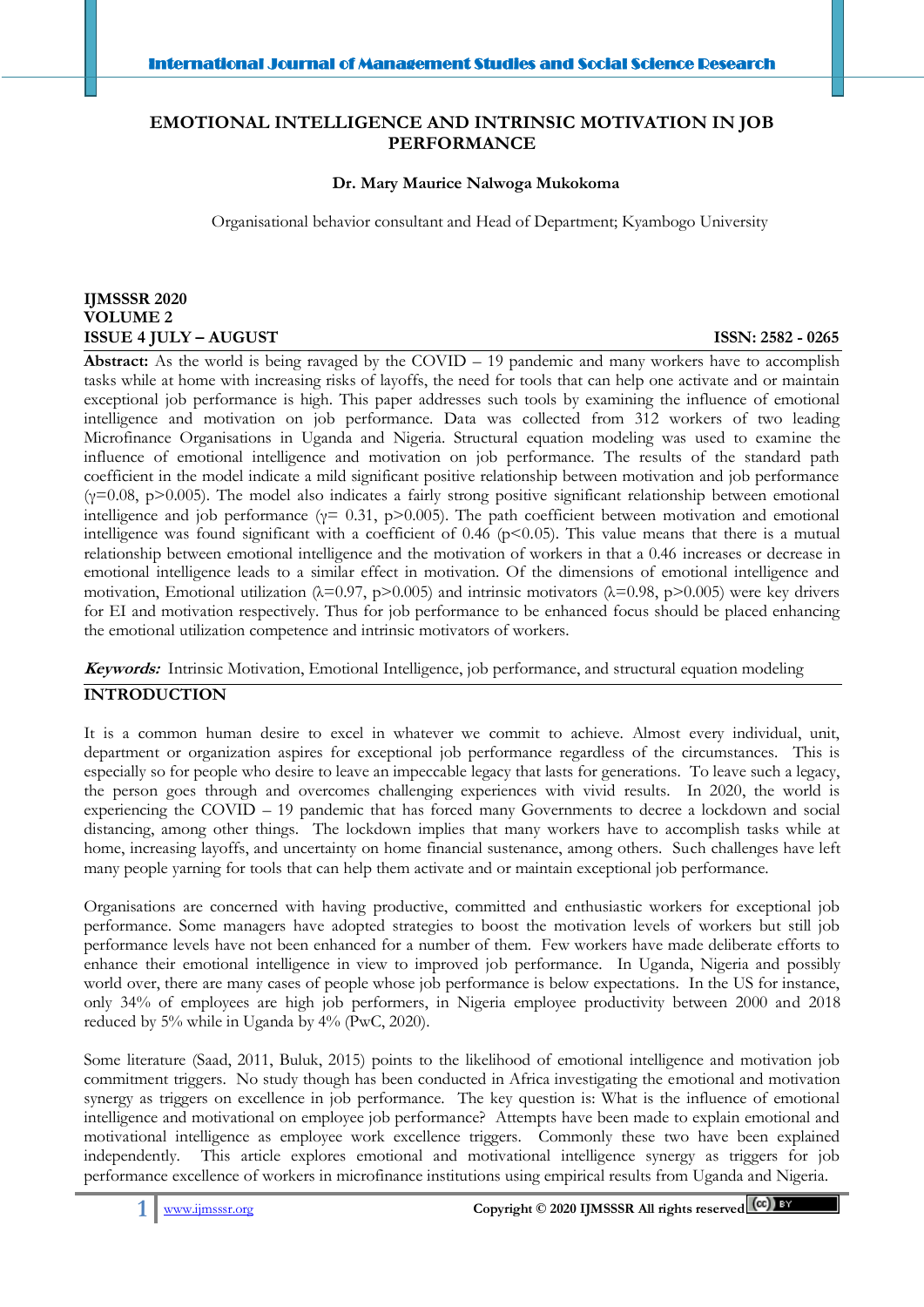This paper therefore, explores the link between EI, motivation, and employee job performance with the drive to generate practical pointers to boost job performance. The paper discusses the emotional intelligence and motivation concepts and theoretical underpinnings. On top of this the methodology, empirical data findings with their practical implications have been presented.

# **EMOTIONAL INTELLIGENCE AND MOTIVATION CONCEPTS**

## **Emotional Intelligence**

 Ī

Emotional Intelligence has been defined differently by different authors. Leeper (1948) views it as the ability to perceive, control and evaluate emotions. She argues that EI can be learned and strengthened, while other scholars claim that it is an inborn characteristic. On the other hand, Mayer & Salovey (2002) define emotional intelligence as "the sub-set of social intelligence that involves the ability to monitor one's own and others' feelings and emotions, to discriminate among them and to use this information to guide one's thinking and actions". This definition is more specific but leaves out the dimension of emotional awareness.

Golemann (1995) who has studied and widely published on EI, conceptualizes it using an emotional competence based model. With his approach, EI is conceptualised with five competences; namely: self-awareness, selfregulation, self-motivation, social awareness (empathy), and social relationship management. Three competences relate to knowledge, monitoring and motivating the feeling and emotions of self. The other two are linked to the need to empathize with how others experience social situations and competences to build and maintain relationships. Goleman (1995) is broad by including motivation in his competence based conceptualisation while others have disagreed (Mayer and Salovay, 1995) with such conceptualization. Also, this position was confirmed by Phillips et al. (2018) and Mukokoma (2018), who concluded that emotional intelligence and motivation are separate.

Mayer and Salovay (1995) advocated for an ability based model in conceptualizing EI. With this approach, EI is described as a set of cognitive abilities involving perception of emotions in oneself and in others, as well as understanding and using emotions effectively. Gardner (1983) puts the views of Goleman (1995) and Mayer and Salovay (1995) together by viewing EI as an interpersonal and intrapersonal skills concept. From the brain theory point of view (*Gallese and Goldman, 1998),* EI is the measure of a person's competence in maintaining the rationalemotional balance required at the inner mental level.

The above definitions indicate that EI has three broad themes, thus; emotional perception, regulation and utilization of self and others. In summary, EI is a summative score of the rational and emotional abilities in dealing with the interpersonal realities of life.

## **Motivation**

A multitude of definitions are put across in an effort to explore and understand the concept of motivation. According to Schermerhorn et al. (1995), motivation is how behaviour gets started, energised, sustained, directed, and stopped; and the kind of subjective reaction that is present in the individual while all this is going on. Mukokoma (2016) on the other hand defines it as intrinsic and extrinsic boosters that inspire one to achieve a target goal. Grenberg and Baron (2003) give a general definition of motivation as the set of a process that arouses, directs and maintains human behaviour toward attaining some agreed upon goal.

The definitions of motivation also illustrate its complexity. The fact that it is a process shows its continuous nature and the multiplicity of variables to be considered. Arousing, directing, and maintaining behaviour implies that motivation has to be customised to the needs, motives, and goals of workers. Besides, there is a tendency of spending more time trying to understand "the way" and analysing "the results", and very little time trying to understand the source of "the will". More to that, the words used to define motivation are imprecise and open to different interpretations. The challenge is even propelled by the fact that many theories have been advanced in trying to diagnose the issue of what and how should workers be motivated.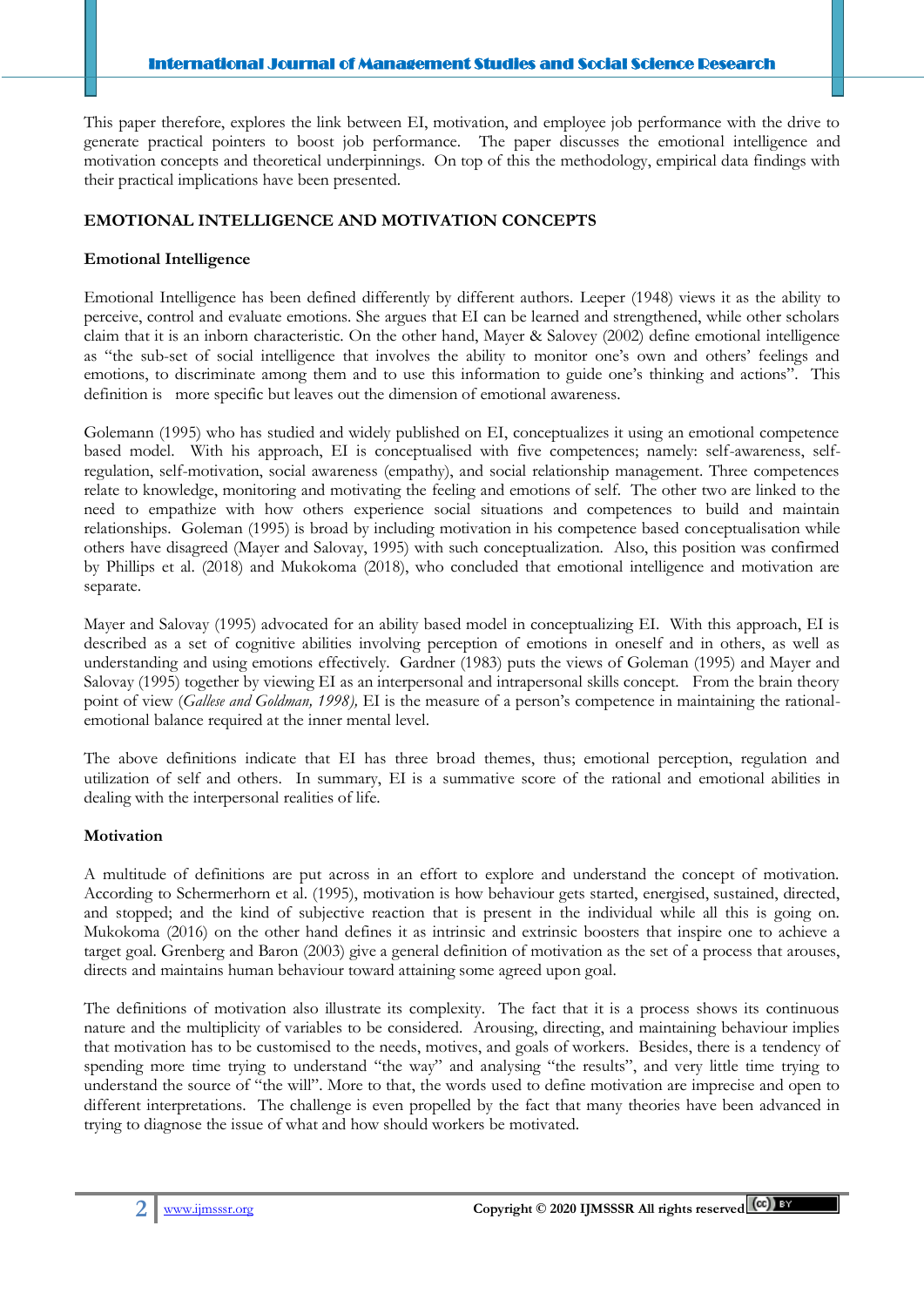## **THEORETICAL FRAMEWORK OF EI, MOTIVATION AND JOB PERFORMANCE**

**Emotional intelligence theory:** This theory is founded on the gap found in the Brain and Self- monitoring theories. The Brain (Bear, 1996) and Self-monitoring (Snyder, 1974) theories emphasize balancing use of the use of the rational and emotional domains of the brain to regulate ones behavior in order to be perceived positively by others. These two theories don't integrate the social emotional management into the individual emotional management. The EI theory refers to personal competences in managing ones emotions and those of others. It was propagated by Gardner (1983) who viewed it as being constituted of inter and intrapersonal skills. Solvey and Mayer (1990) and Goleman (1995) conceptualized EI as a competence-based model.

# **Motivation theory**

 Ī

There are many theories of motivation but the most relevant for this study is the Goal setting by Locke (1968). The theory states that motivation and performance are higher when individuals set specific, difficult but achievable and time bound goals. "Moreover, the manager will have something concrete to gauge the subordinate's performance. Feedback on goal achievement is also critical. Goal setting can be very difficult in certain circumstances. Though it is clear that difficult but achievable goals lead to high performance, it is also apparent that goals that are difficult to quantify and impossible goals, lead to frustration and dismal performance. According to Locke (1968) goals should be set at a challenging but realistic level. Difficult goals lead to higher performance. However, if goals are set at too high a level, or are regarded as impossible to achieve, performance will suffer, especially over a long period.

Complete, accurate and timely feedback and knowledge of results is usually associated with high performance. Feedback provides a means of checking progress on goal attainment and forms the basis for any revision of goals. Goals can be determined either by a supervisor or by individuals themselves. Goals set by other people are more likely to be accepted when there is participation. Employee participation in the setting of goals may lead to higher performance.

## **Theoretical & Empirical synergy of EI, motivation and job performance**

In this paper the researcher explores the link between Mayer and Salovey (1995) conceptualization of emotional intelligence and Locke (1968) conceptualization of motivation. These two theories share propositions with key researchers on emotional intelligence.

Goleman (1995) describes individual with high EI as goal focused, goal driven and possessing perseverance towards their goals to achieve set targets. This implies that the person will possess personal and interpersonal emotional competences and utilize them to manage his or her emotions with a view achieve a specified goal.

Also Golemann (1995) describes individuals with high EI as having good interpersonal skills and interact well with others. His description of such people infers they are sociable and seek out others. Clearly individuals with high EI are "attuned" to other people and in their decision making, are swayed by the needs of people and do not seek to hurt others. It is therefore anticipated that those with a high need for affiliation would have a strong ability to perceive accurately the emotions of others.

Contributing to the conceptualization of emotion intelligence and the link with motivation, Christie *et al*. (2007) conducted a study on one hundred and thirteen individuals and concluded that motivation is not a construct of emotional intelligence though the two seem to be related. The study did not however explain the direction and nature of the relationship.

Schuttle *et al.* (2002) argues that those who are able to understand and regulate their emotions should be able generally maintain a better outlook on life and experience better emotional health. In support of this, Magnamo et al. (2016) conducted a study and found a significant positive relationship between self emotion awareness and the individual's inclination to achieve. They also found that emotional awareness of others influences ones desire to avoid punishment. Linked to this, Jayamala 2014, confirmed that emotional intelligence is a significant predictor of employee job performance. Also, Emmadi (2019) concluded that workers with higher EI had higher job performances.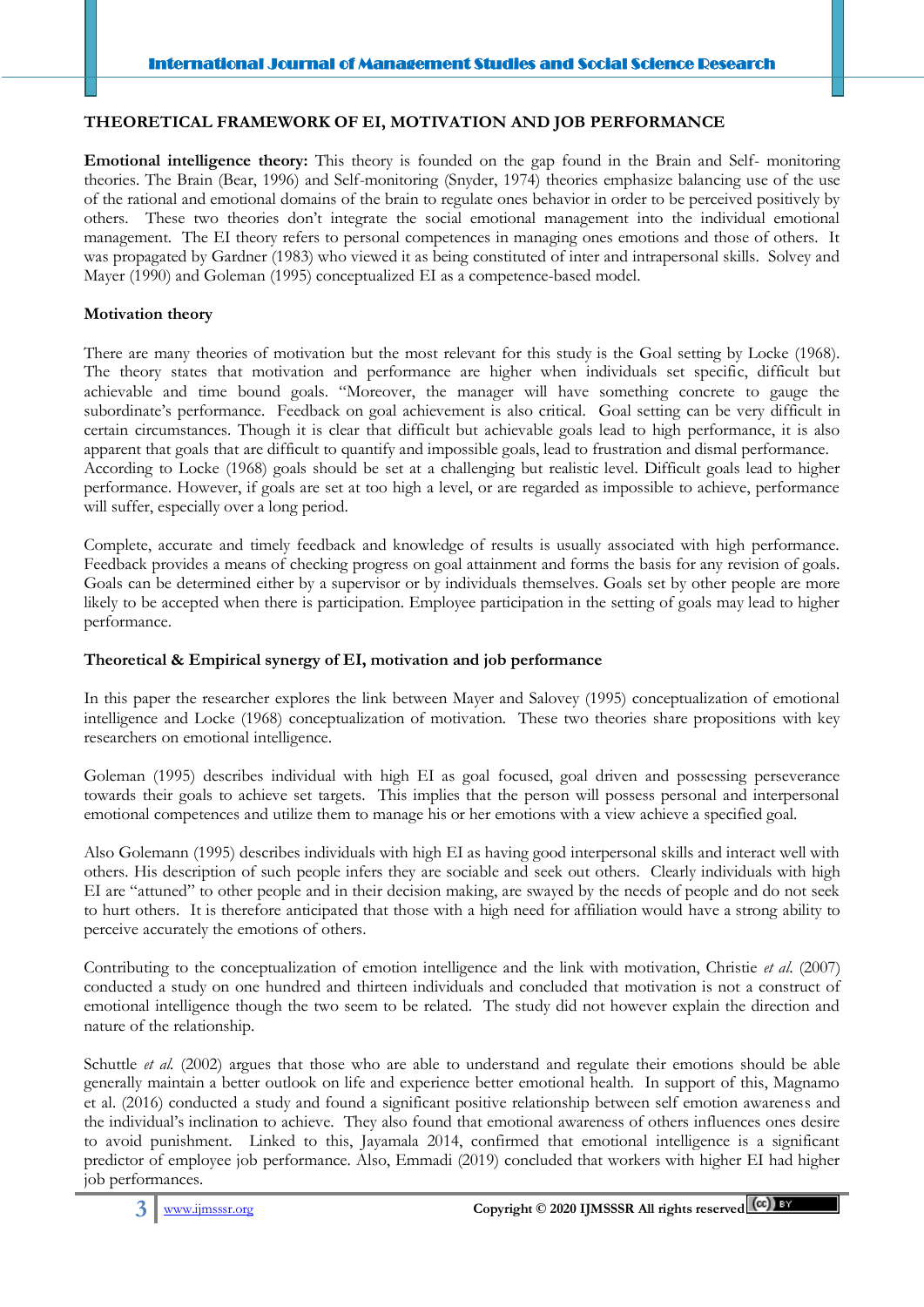Clearly the theories and empirical studies had done so far imply a link between emotional intelligence, and employee performance. However, no concrete study has been conducted to examine the emotional intelligence and motivation synergy and employee job performance.

# **METHODOLOGY**

 Ī

A sample of 382 respondents of workers from two leading Microfinance Organisations in Uganda and Nigeria was used to examine the influence of emotional intelligence, motivation and job performance. The number of respondents was determined with guidance from the Krejice and Morgan sample selection table and respondents were randomly selected from the organizational employee data base. Of the 382 questionnaires that were distributed, 354 were returned. Data screening revealed systematic missing data and cases relating to this data were removed from further analysis. Thus 312 responses remained.

The age of respondents ranged from 28 to 59 years old with the average of 43.5 years. Sixty four (64) percent of the respondents were male while 36% were female. On level of qualifications, the results reveal that 56% had graduate training, 33% post graduate and 11% under graduate training. The number of years worked by respondents ranged between 3 and 25 with an average of 12.5.

## **Measuring emotional intelligence, motivation and job performance**

Different authors have come up with different models of measuring EI. The summary of the model, their contribution and the authors are shown in the table 1:

| <b>MODEL</b>                                                                                       | <b>AUTHOR</b>                                                                                                                       |                                      |  |  |
|----------------------------------------------------------------------------------------------------|-------------------------------------------------------------------------------------------------------------------------------------|--------------------------------------|--|--|
| Trait Meta Mood Scale                                                                              | Attention, Clarity, Repair                                                                                                          | Salovay et al. 1990                  |  |  |
| Emotional<br><i><u><b>Ouotient</b></u></i><br>Inventory                                            | Intra-personal components,<br>Inter-personal<br>adaptability, stress<br>components,<br>management,<br>general mood.                 | $Bar - On, 2000$                     |  |  |
| Emotional<br>Competence<br>inventory                                                               | Awareness of emotions of self, Awareness of others'<br>emotions, management of emotions of self,<br>management of other's emotions. | Golemann 1998                        |  |  |
| <b>Schuttle</b><br>Emotional<br>Intelligence Score                                                 | Emotional perception, emotional regulation, and<br>emotional utilisation                                                            | Schuttle et al. 1998                 |  |  |
| Salovey<br>Mayer<br>$\sim$<br>$\overline{\phantom{m}}$<br>Emotional<br>Caruso<br>Intelligence test | Emotional perception, using emotions to facilitate<br>thought, understanding emotions<br>management<br>emotions.                    | $Mayer - Salovey -$<br>Caruso (2000) |  |  |

# **Table 1 models of measuring EI**

**Source**: Phillip et al; 2018 and Saad, 2011.

While differences exist as indicated in the table 1, there are three common themes that can be summarized as; perceiving, regulating, and managing emotions of self and others. Based on the identified themes; the Schuttle Emotional Intelligence Score by Schuttle et al. (1998) was used to measure IE. The tool has 33 self-referencing statements and requires the participant to rate the extent to which they agree or disagree with each statement based on a five point scale. The Emotional Intelligence Score comprises three sub-scales that assess emotional intelligence; these are, emotional perception, emotional regulation and emotional utilization. The scale used was found to be valid with validity coefficients greater than 0.30. Additionally, t-values of the latent variables changed between 4.91 and 11.24 and therefore t values have significance of 0.01 (t>1.96; p<0.05; t>2.56; p<0.01). The test has very good psychometric properties whose exploratory and confirmatory factors analyses are supported by Ciarrochi, et al. (2002). Indeed the test has been used reliably by a number of studies (Petrides and Furham 2003, Schuttel et al. 2002 and Saad 2011).

On the other hand, motivational intelligence was measured using a tool developed by Tremblay *et al* (2009) in a study whose objective was to develop a valid and reliable motivation measurement instrument. The assessment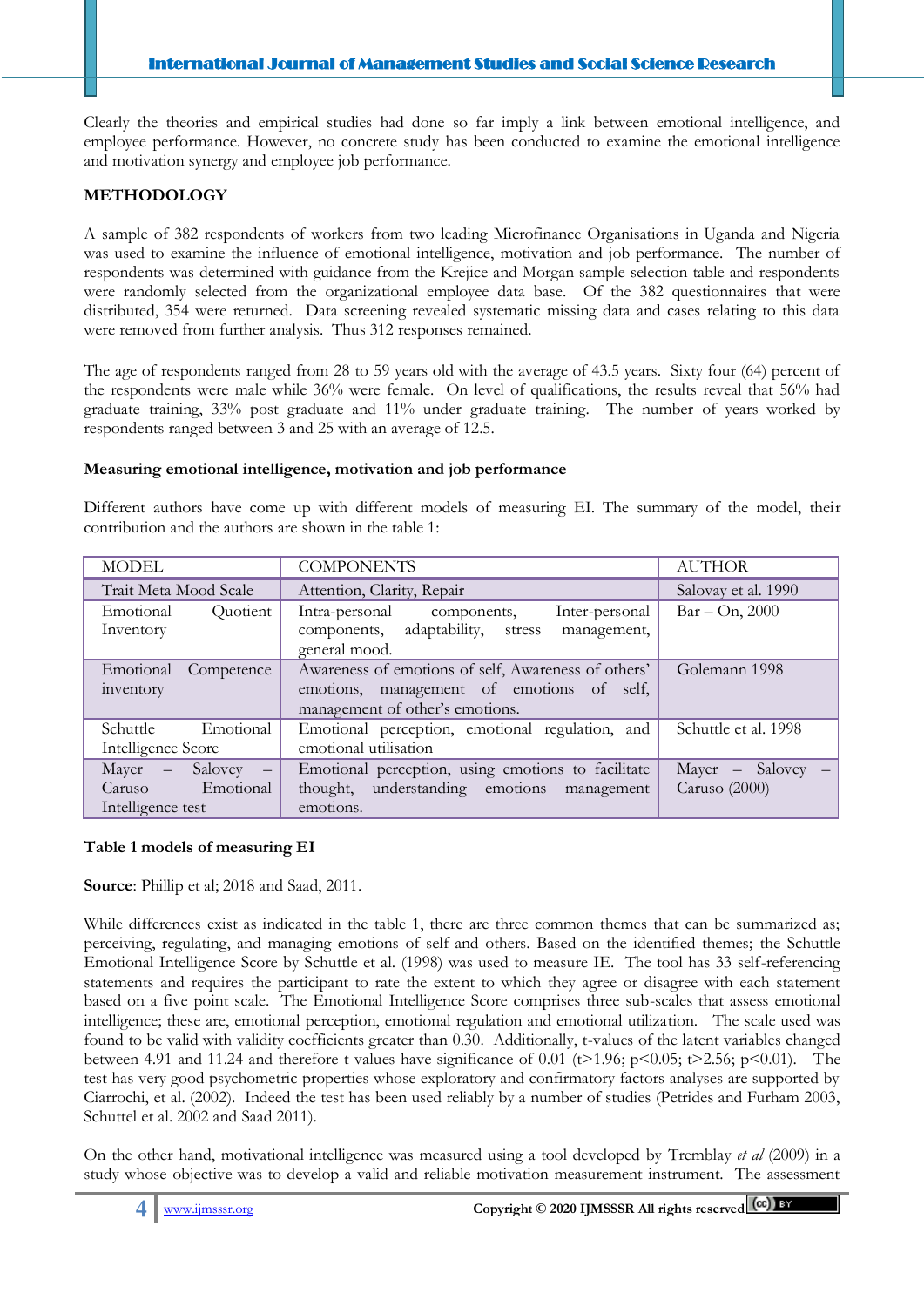### International Journal of Management Studies and Social Science Research

was anchored on a five level scale with twenty five statements where the participants were asked to indicate their level of agreement with each statement. The tool has three major categories; intrinsic, extrinsic and overall motivation. The KMO value of the scale was found to be 0.82, Barlett's (*X*<sup>2</sup>) coefficient to be 1.957 (p<0.001), Cronbach's Alpha coefficient to be 0.89. Consequently, these results indicated that the scale was suitable for the factor analysis. The scale used was found valid with r greater than 0.3. In addition, t values regarding the exploratory status of the latent variables for observed values in the general path analyzing changed between 4.82 and 9.60. The results indicate that the model shows perfect compliance in general.

Finally, employee job performance was assessed using two self- report measurers based on the participants' job performance within the past week and the last six months on a scale from one to five. The scale labels were ranging between very poor performance as one and five as very good performance. The validation and reliability of the scale was analysed and the KMO of the scale was 0.89, Barlett's  $(X^2)$  coefficient 1.200 (p<0.001), and Cronbach's Alpha coefficient 0.84. The scale used was found valid with r greater than 0.3. In addition, t values regarding the exploratory status of the latent variables for observed values in the general path analyzing changed between 4.65 and 12.00. The summary of the details in the measurement model are indicated in table 2

| <b>CONSTRUCT</b>             | <b>ITEMS</b>    | <b>LOADINGS</b> | <b>AVE</b> | CR    |
|------------------------------|-----------------|-----------------|------------|-------|
| <b>Emotional Appraisal</b>   | EA <sub>1</sub> | 0.70            | 0.562      | 0.837 |
|                              | EA <sub>4</sub> | 0.75            |            |       |
|                              | EA <sub>5</sub> | 0.81            |            |       |
|                              | EA 6            | 0.74            |            |       |
| <b>Emotional Regulation</b>  | ER6             | 0.73            | 0.611      | 0.825 |
|                              | ER7             | 0.80            |            |       |
|                              | ER8             | 0.82            |            |       |
| <b>Emotional Utilisation</b> | EU10            | 0.73            | 0.555      | 0.820 |
|                              | EU12            | 0.79            |            |       |
|                              | EU13            | 0.75            |            |       |
| Motivation                   | M1              | 0.73            | 0.575      | 0.89  |
|                              | M2              | 0.79            |            |       |
|                              | M4              | 0.78            |            |       |
|                              | M6              | 0.77            |            |       |
|                              | M7              | 0.75            |            |       |
|                              | $\mathbf{M8}$   | 0.73            |            |       |
| Job performance              | JP1             | 0.74            | 0.629      | 0.910 |
|                              | IP2             | 0.81            |            |       |
|                              | JP4             | 0.83            |            |       |
|                              | JP <sub>5</sub> | 0.85            |            |       |
|                              | JP7             | 0.79            |            |       |
|                              | JP8             | 0.74            |            |       |

## **Table 2 Measurement model for emotional intelligence, motivation and job performance**

The key question addressed by the study is, what is the influence the emotional and motivational intelligence synergy trigger and sustain job performance excellence? To address the question, the analytical model shown in figure 1 was utilized.



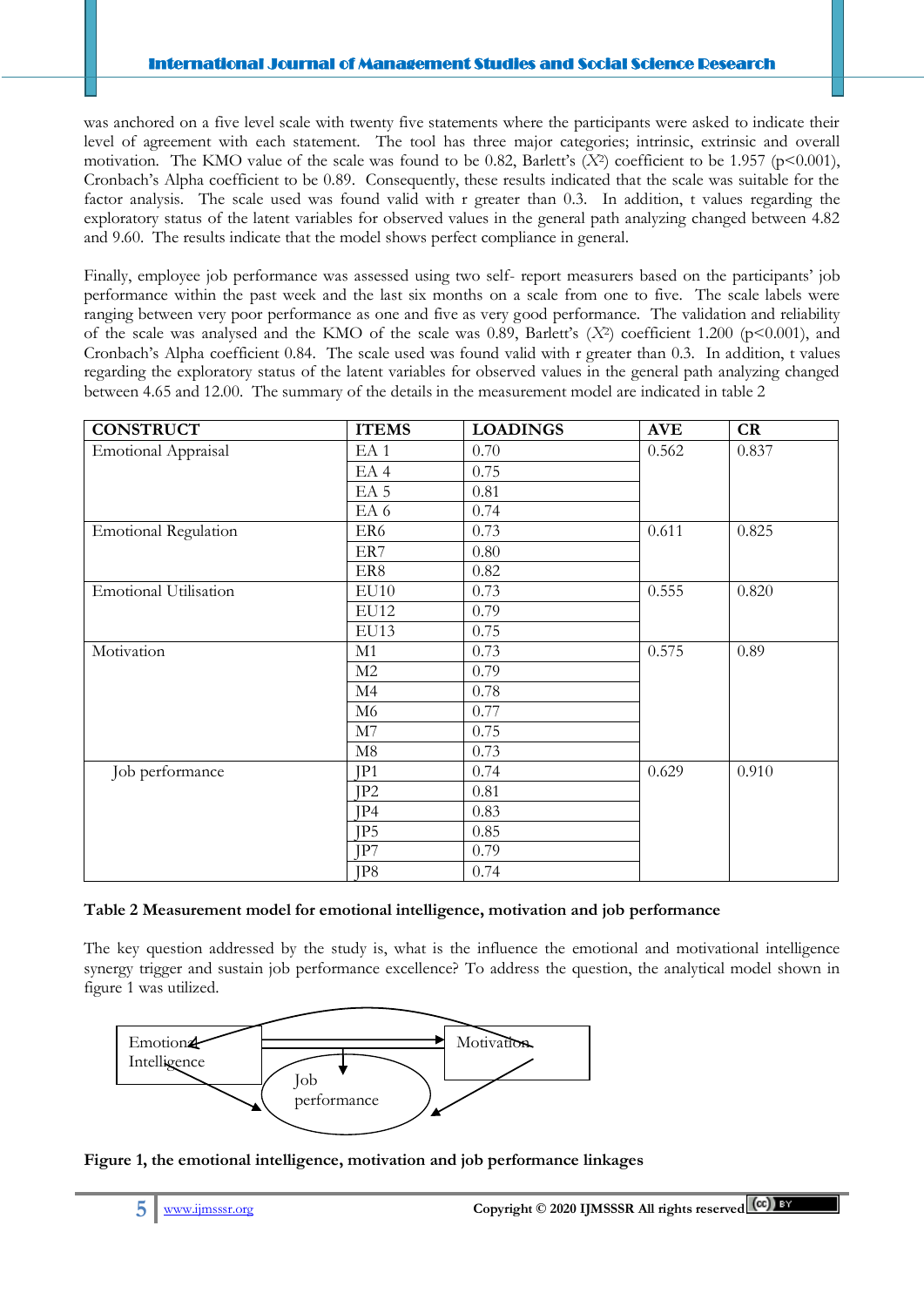## **Data analysis**

 Ī

Structural equation modeling was used to assess the linkages between EI, motivation, employee job performance. Since structural equation modeling is built on multiple equation regression analysis, a linearity test was performed. This was done using bivariate scatter plots that portrayed liner configurations. Also, the scatter plots were used to assess homoscedasticity. Bivariate scatter plots were screened to identify uneven variance of distribution among variable pairs. No indication of heteroscedasticity was detected. Finally, zero order Pearson correlations were used to assess multi collenarity. No multiple corrections were found since all the correlations were below the conventional 0.9 cut-off (Tabachnick, & Fidell, 2007). Linear structural equation modeling was adopted and EQS 6.3 programme was used. Also a maximum likelihood fitting function was selected as the estimation method because it is unbiased, consistent and asymptotically efficient (Bollen, 1989).

A three step data analysis was adopted where the tenability of statistical assumption for structural equation modeling was ascertained. Secondly, the descriptive and correlation summary statistic was obtained and finally the structural equation modeling analyses. The model robustness was assessed based on Saturra – Bentler Chi-Square (Satorra & Bentler, 2001).

# **Empirical Results**

The preliminary analysis of the data was done to identify outliers and normality. Standardized scores were generated for all variables and screened for scores greater or less by 3.00. No univariant outliers were detected. Using means and standard deviations, the results revealed that central tendencies were largely close to the theoretical mid-point of the measurement scale. The results provided no indication of departures from the univariat normality assumption.

To assess linear bivariate, scatter plots of possible pairs of the study variables were examined and the bivariate distribution showed linear configuration. Also, bivariate scatter plots were used to assess the homoscedasticity of the variables in the study by indentifying possible uneven variance distributions amongst variable pairs. There were no detection of heteroscedasticity.

| <b>VARIABLE</b>                      | MEAN $(\mu)$ | <b>SD</b> |
|--------------------------------------|--------------|-----------|
| <b>Emotional Perception</b>          | 3.41         | 0.46      |
| Emotional regulation                 | 2.88         | 1.45      |
| Emotional utilisation                | 2.56         | 0.41      |
| Overall Emotional intelligence level | 2.95         | 0.77      |
| Intrinsic motivation                 | 2.98         | 1.23      |
| Extrinsic motivation                 | 3.32         | 0.85      |
| Overall motivation level             | 3.15         | 1.04      |
| Overall Job performance              | 3.06         | 1.39      |

The perceptions of respondents on Emotional Intelligence, Motivation and Job performance are indicated in table 3.

# **Table 3, Descriptive analysis of Emotional Intelligence, Motivation and Job performance**

Overall, the worker's mean motivational levels (μ = 3.15) are higher than their emotional intelligence levels (μ = 2.95) given that the scoring was on a five-point Likert scale. Of the three dimensions for emotional intelligence, emotional perception is higher (μ = 3.14) compared to emotional regulation (μ = 2.88) and utilization (μ = 2.56). The overall job performance ( $\mu$  = 3.06) of the workers is moderately high.

The study was set to address the emotional and motivational intelligence synergy as triggers for job performance. Using structural equation modeling, two models were run. The first one as shown in graph one and table two analyse the synergetic influence of emotional intelligence and motivation on job performance. The second model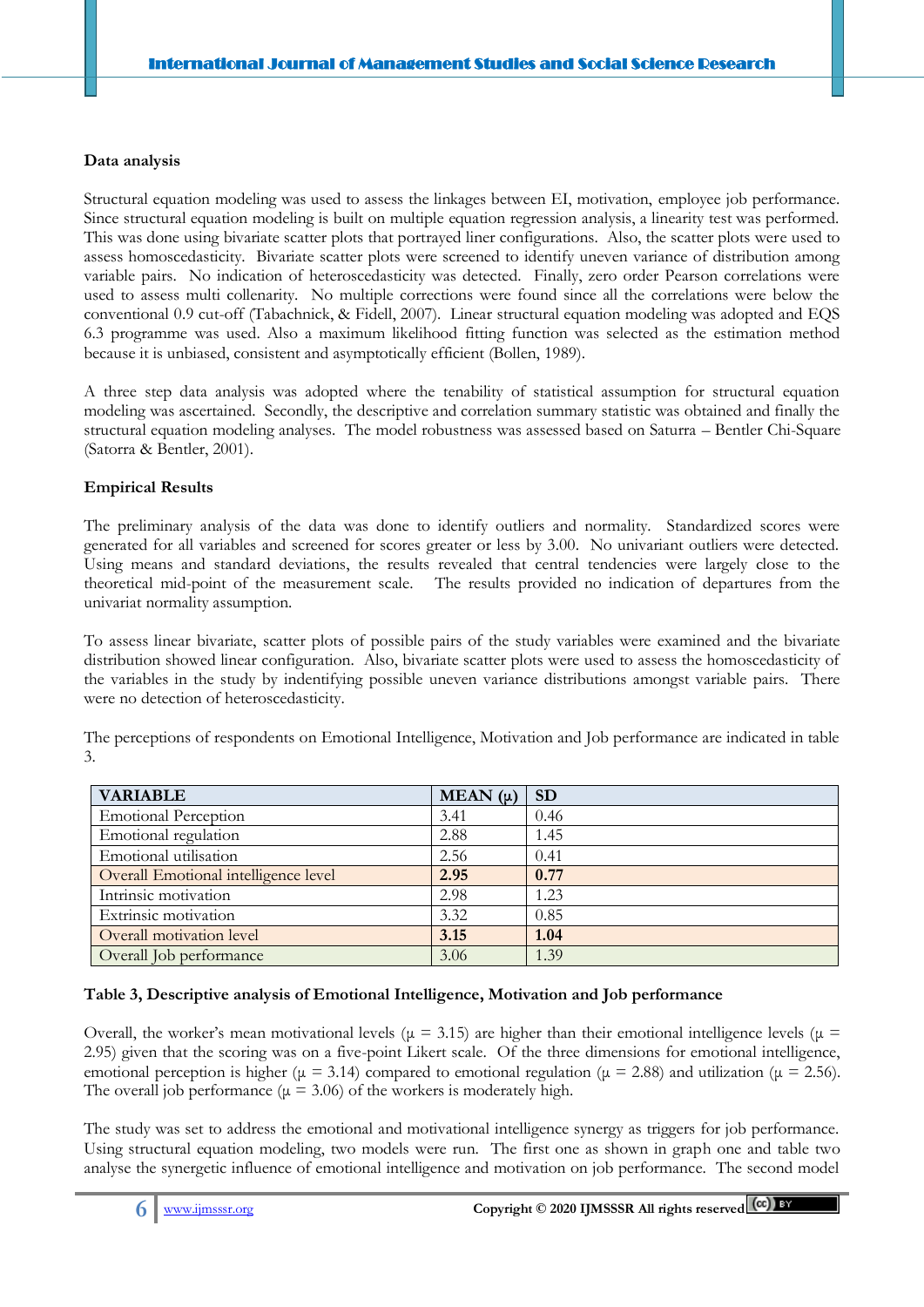is developed having excluded the direct influence of motivation on job performance.

|                           | $\mathbf{v}$<br>$\mathbf{\Lambda}^*$ | sd | $\mathbf{V} \cap I$<br>'sd<br>$\mathbf{\Lambda}^2$ | <b>RMSEA</b> | CFI             | <b>GFI</b> | <b>AGFI</b> | <b>RMR</b> | <b>NFI</b> |
|---------------------------|--------------------------------------|----|----------------------------------------------------|--------------|-----------------|------------|-------------|------------|------------|
| Structural equation model | 322                                  | 84 | 3.83                                               | 0.0          | $\Omega$<br>いっし | 0.92       | 0.89        | 0.04       | 0.90       |

## **Table 2: Emotional intelligence, motivation and job performance, first level application**

The path coefficient between motivation and emotional intelligence was found significant with a coefficient of 0.46 ( $p \le 0.05$ ). This value means that there is a mutual relationship between emotional intelligence and the motivation of workers in that a 0.46 increase or decrease in emotional intelligence leads to a similar effect in motivation. This implies that emotional intelligence and motivation have a mutual impact on each other. The results are in agreement with the findings of Ates and Buluc (2015) when they studies emotional intelligence and motivation of teachers and they concluded that motivation and emotional intelligence have a mutual effect. The findings also indicate that emotional intelligence has a significant fairly strong positive influence of 0.26 ( $p<0.05$ ) on job performance. Motivation on the other hand has a significant weak positive influence of 0.08 ( $p<0.05$ ) on job performance.

Structural Equation Modeling Results

 Ī



**Figure 2: Structural Equation Model of Emotional Intelligence, Motivation and Job performance**; all estimated parameters are statistically significant  $(p<0.05)$ .

The model also indicates a positive significant relationship between emotional intelligence and job performance  $(y= 0.31, p>0.005)$ . This implies that a point increase or decrease in emotional intelligence may cause a 0.31 point increase in job performance.

|            |          | ${\bf X}^2$ | sd | $X^2/sd$ | <b>RMSEA</b> | <b>CFI</b> | <b>GFI</b> | <b>AGFI</b> | <b>RMR</b> | <b>NFI</b> |
|------------|----------|-------------|----|----------|--------------|------------|------------|-------------|------------|------------|
| Structural | equation | 321.45      | 83 | 3.86     | 0.07         | 0.93       | 0.92       | 0.89        | 0.04       | 0.90       |
| model      |          |             |    |          |              |            |            |             |            |            |

# **Table 2: Emotional intelligence, motivation and job performance, second level application**

An examination of the standard path coefficient in the model indicate a mild significant relationship between motivation and job performance ( $\gamma$ =0.08, p>0.005). Because of this, the assessment was repeated in the path analysis removing the link between motivation and job performance. The detailed results of the second analysis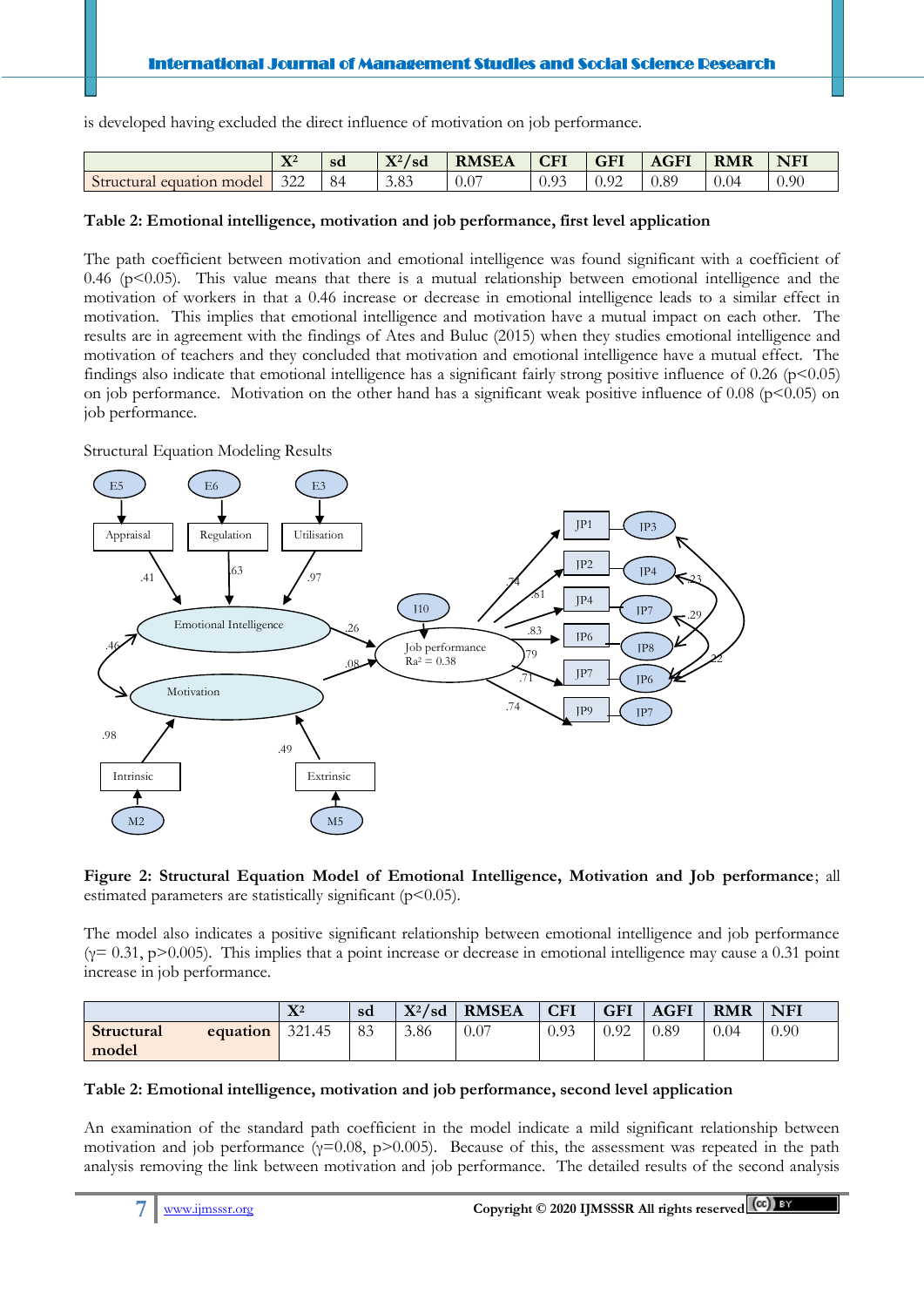are shown in figure 3 and table 4. The results indicate a significant path coefficient between motivation and emotional intelligence was with a coefficient of 0.40 ( $p<0.05$ ). Also the findings indicate a significant fairly strong influence of emotional intelligence on job performance of 0.38 ( $p<0.05$ ). The results show that of the three dimensions of emotional intelligence, emotional utilization is the best driver of emotional intelligence  $(\lambda=0.91,$ p>0.005). The best driver for motivation was the intrinsic motivators  $(\lambda=0.83, p>0.005)$ .

## **Structural Equation Modeling Results**

 Ī



# **Figure 3 Emotional intelligence, motivation and job performance, second level application**

# **Discussions of results**

As explained, motivation has a weak positive significant influence while EI has a strong positive significant influence on job performance. Of the dimensions of EI, emotional utilization is the best driver of emotional intelligence while for motivation the drivers are intrinsic motivators. The findings of the second level application where the direct influence of motivation on job performance was removed show a significant fairly strong influence of emotional intelligence on job performance with a significant mutual effect between emotional intelligence and motivation. Thus for job performance to be enhanced focus should be on building ones emotional intelligence together with intrinsic motivators.

Since EI is a strong predictor of Job performance. Workers who scored high on emotional intelligence especially the dimension of emotional utilization, scored high on job performance. These findings are in support of the self – monitoring theory which explains that employees who are highly monitored are good job performers. Also the empirical study by Emmadi (2019) had similar conclusions. The finding that motivation has a significant but weak influence on job performance also confirms what Ates and Buluk (2015) found out when he analysed the link between emotional intelligence, motivation and organizational commitment. When the direct influence of motivation on job performance was excluded from the structural equation model, the influence of emotional intelligence & motivation on job performance became even stronger. This is in conformity with the findings of the study by Saad (2011). The findings imply that motivation should not be considered in isolation if job performance is to be improved. Instead, both emotional intelligence and motivation of workers should be enhanced. Particularly workers should promote their emotional utilization competences using intrinsic motivators.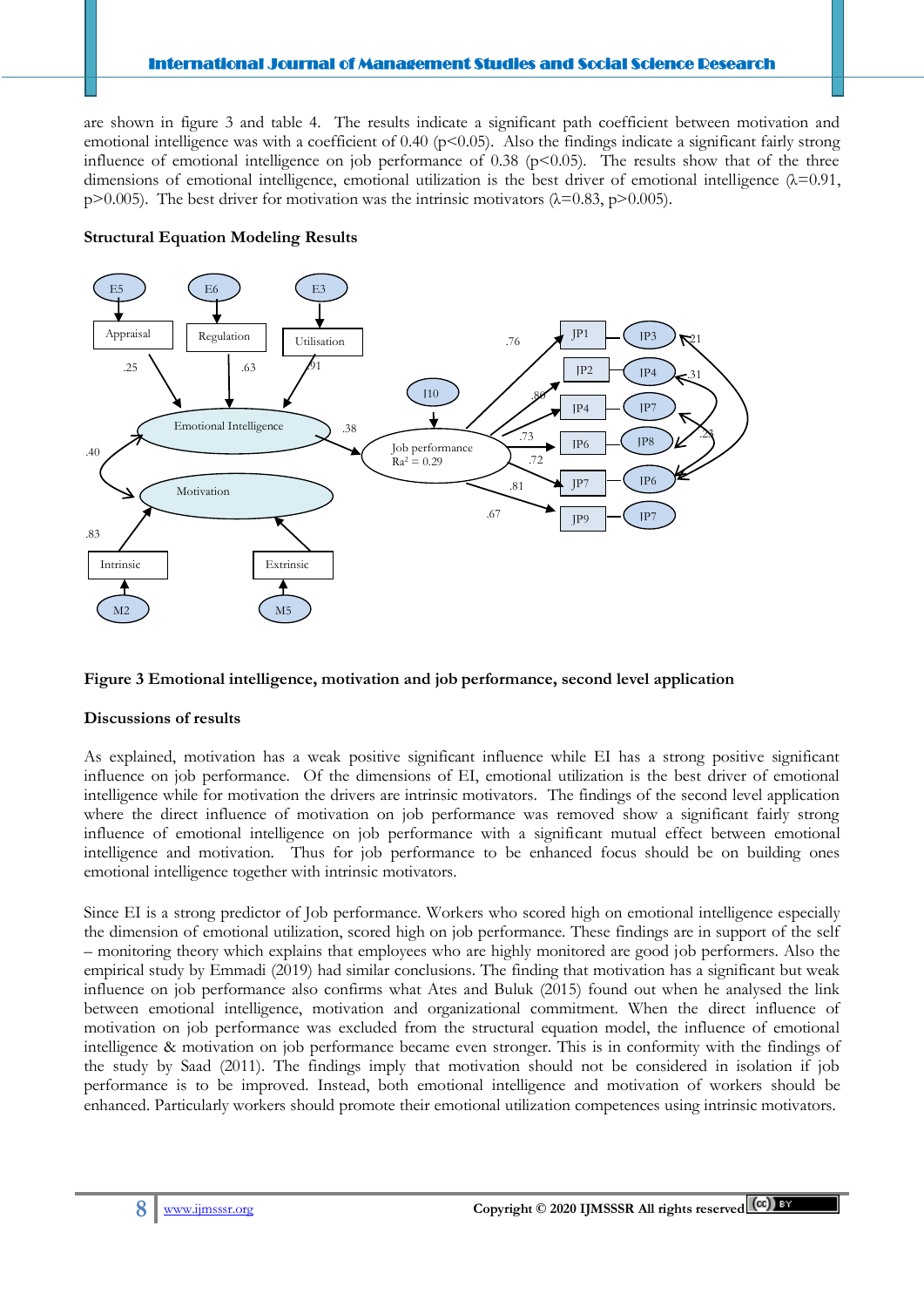## **Ten practical pointers to boost emotional utilization and intrinsic motivation for job performance excellence**

These pointers are based on the study findings and are highly recommended to workers who want to enhance their performance especially if they are in the service industry. The adoption of these pointers will depend on ones level of emotional intelligence and motivation.

1. Assessing ones level of emotional intelligence, particularly emotional utilisation and motivation level, specifically one's inclination to intrinsic motivators. Nobody is emotionally super intelligent and highly motivated all the time. Building one's emotional intelligence and motivation levels is a continuous process that should be embraced by whoever cares to register superior job performance.

Universally, human beings experience a multiple set of emotions that include joy, hope, eagerness, surprise, fear, anger, sorrow, resentment and the like. Depending on the social circles and the context in which our interactions occur, these emotions emerge and disappear, blend and disband and on at least certain occasions confuse us or even conflict within ourselves. Negotiating successfully with these emotional upheavals and downfalls is not possible without gaining meaningful insights ones emotional and motivational status.

Based on the insights so derived from ones emotional and motivational level assessment, one should formulate strategies that augment his/her emotional and social effectiveness and to develop a structure of personal values and beliefs, and support systems that validate the strategies and courses of actions chosen. It is critical for one to assess how productive or unproductive their emotions and actions have been in the past and are in the present and how these impact on the emotions and actions of others and themselves. This permits and justifies impulsiveness if the situation so necessitates, but it also warrants checks, limits and delays in gratification if the consequences would be unproductive, undesirable, or painful. In any case, the individual's emotions and actions are carefully guarded through conscious self-monitoring and are kept under guided control and self-regulation. The outcome is that many of those decisions and choices the person tended to make unconsciously or less consciously in the past now become clearer to the conscious mind and give way to the rational and intelligent deliberations of the mind thus producing results that are profoundly more effective and productive.

2. Manage the negative emotions by having a sense of meaningfulness. One's sense of meaningfulness is based on the reason for ones existence. The reason for existence will be the person's noble goal. The noble goal becomes the focal point as one goes through daily emotional experiences. This gives one the opportunity to dismiss negative emotions and focus on things that create real value. Indeed, having a sense of meaningfulness will help the person to develop strong and trusting relationships both personally and professionally.

3. Based on one's life purpose, goals are set for the immediate, near and far future. Once one is clear on his or her job performance purpose and goal, destructions from negatives emotions will be minimized. This is so since each day the person will have clear targets to accomplish that will be supported by clear emotional intentions of, for instance, being grateful, cheerful, content and calm. Once targets are accomplished, the person will have a sense of progress and accomplishment. Such a person will avoid personalising other people's behaviours so as to perceive them more objectively. Also such a person will reduce the fear of rejection by having decision options in important *situations.*

4. Build empathy and cultivate compassion. Empathy is the ability to understand the other's situation, perceptions and feelings from their view point. The person has the capacity to experience the emotions of others in their true spirit. In nature and in content, empathy is both instinctive and conscious. Certain aspects of empathy are instinctively gained through heredity. The other dimension is the consciously built up understanding of the other person's feelings. A number of conscious actions could be taken to build empathy by recognizing that people are different and view things differently. Also, empathy can be built through effective listening and asking other people's viewpoints regularly. Besides this, using people's names and encouraging them with genuine recognition will lay a foundation for better working relation. It is also critical for one to cultivate compassion both for self and others. This requires one to be kind to self and the other, recognizing that suffering and failure are part of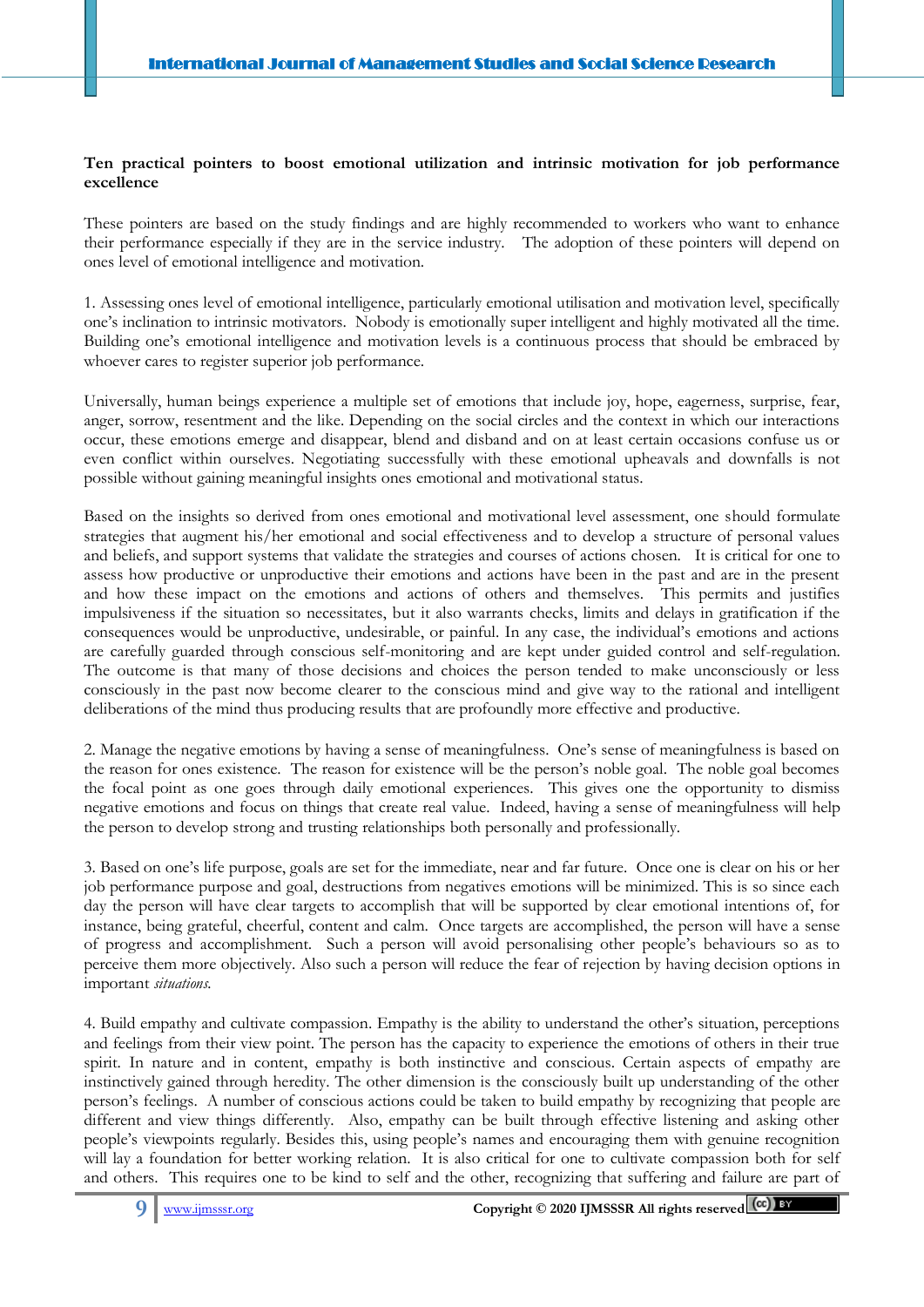shared human experience. Additionally, being compassionate requires that one takes a balanced approach to the negative emotions so that feelings are neither suppressed nor exaggerated. Negative thoughts and emotions are observed with openness so that they are held in mindfull awareness.

5. Building and nurturing strong, high-quality relationships. Emotional intelligence would not be fully developed without high-quality relationships. No matter who you are, where you work and what your professional goals are, having reliable teams that you influence in the work place is critical for success. Gaining influence on a team can help people work together more effectively. Gaining influence in a supervisory position can make one more respected and appreciated. Gaining influence in a meeting can make one's voice more likely to be heard and acknowledged. To build influence one should build trust with co-workers, cultivate reliability through consistence, be assertive but not aggressive, work actively to show flexibility while holding on the treasured beliefs, be personal by allowing others see you as part of the team, focus on actions rather that arguments and listen to understand.

6. Differentiating productive from unproductive emotions. It is critical for one to assess how productive or unproductive their emotions and actions have been in the past and are in the present and how these impact on the emotions and actions of others and themselves. This assessment permits and justifies impulsiveness if the situation so necessitates, but it also warrants checks, limits and delays in gratification if the consequences would be unproductive, undesirable, or painful. In any case, the individual's emotions and actions are carefully guarded through conscious self-monitoring and are kept under guided control and self-regulation. The outcome is that many of those decisions and choices the person tended to make unconsciously or less consciously in the past now become clearer to the conscious mind and give way to the rational and intelligent deliberations of the mind (Halberstadt et al., 2001) thus producing results that are profoundly more effective and productive.

**7.** Develop the ability to stay cool under pressed circumstances. This can be done by honing in on healthy habits like eating things close to their natural form, and good sleeping habits, and intense physical exercise. Also, breathing deeply and slowly triggers the body to stop releasing stress hormones. Also the ability to stay cool can be developed by calling to mind a previous emotional experience that was well handled. Finally, one should pay attention to what s/he can control and break the problem into small easy tasks. As one experiences vitality in the body, the confidence to handle emotionally challenges situations.

**8.** Develop the competence of being assertive but not aggressive. One's ability to express feelings, belief, and thoughts; and defend his/her rights in a non- destructive way without being aggressive or passive. As one has a job performance goal, it is critical to set boundaries so that people know where we stand on important emotional issues. Therefore one clarifies the limits of what is acceptable and tolerable in a relationship.

9. Staying proactive in the face of a difficult colleague. Before responding to someone who has upset you; take a deep breath and count slowly to ten. By the time you open to your mouth, you would have figured out more rationally what to say. The other option is to empathise with the person. Remind yourself that people do what they do because of their own issues. By de-personalising, one can view the situation more objectively and come up with better of handing tense problem.

Competence to bounce back from adversity. Adversity is part of life but one's altitude towards it and what one learns from, it is what makes a difference. In such instances one utilizes has/her emotional agility by 'de-centering the challenge in order to effectively manage it. De-centering is the process of being able to pause, step-back, reflect, shift perspective, create options and choose wisely.

10. Build realistic optimism. It is important to build an optimistic mindset. This implies that in every emotionally charged situation on identifies an opportunity. It is also important to surround yourself with positive, well motivated people. An optimistic mindset creates the emotional space that helps you to remain positive in the face of adversity, be creative in finding solutions, and persevere through obstacles on the way to reaching your goal. We should notice and give attention to the positive things in our lives and possibly keep a gratitude journal.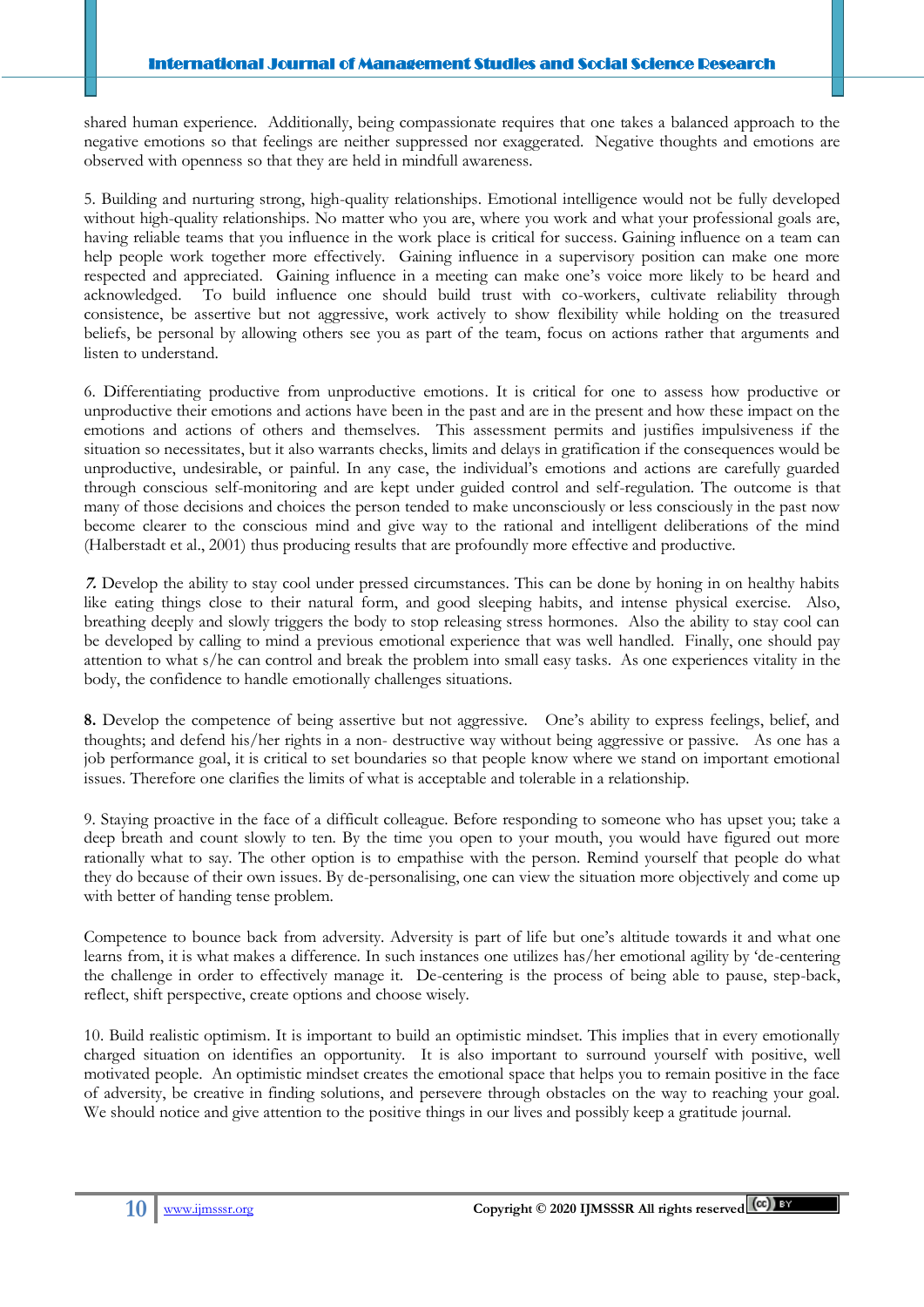We should notice the best possible future for yourself by for instance taking ten minutes to imagine the best possible future you can see for yourself. Visualize it in much details, speak about it write about if and express it through movement.

## **References**

- 1. Abraham Carmeli. (2003). "The relationship between emotional intelligence and work attitudes, behaviour and outcomes". *Journal of Managerial Psychology*, 18, 788-813.New York: MCB UP Ltd.
- 2. Abraham Rebbecca. (2004). "Emotional competence as antecedent to performance: a contingency framework", *Genetic Social and General Psychology Monographs*, 130 (2),117‐45. London: Tylor & Francis Group.
- 3. Ates T.O and Buluk B., (2015); "The relationship between the emotional intelligence, Motivation and organizational commitment of Primary Teachers"; Middle Eastern & African Journal of Educational Research, Issue 17, 31-19;
- 4. Bar-On, R. (2000). "Emotional and social intelligence: Insights from the Emotional Quotient Inventory". In R. Bar-On & J. D. A. Parker (Eds.), *The handbook of emotional intelligence* (pp. 363–388). San Francisco: Jossey-Bass.
- 5. Bear Mark (1996); "Chapter 14 Nmda-receptor dependent synaptic plasticity in the Visual cortex progress", *Brain Research*; Vol. 108,(3),205-218.
- 6. Bollen, K. A. (1989). *Structural Equations with Latent Variables*. New York: John Wiley & Sons.
- 7. Carroll E. Izard, Elizabeth M. Woodbum Kristy J. Finclon, E. Stephanie Krauthamer-Ewing, Stacy R. Grossman, Adina Seidenfeld (2011); "Emotion Knowledge, Emotion Utilisation and Emotion Regulation; *Emotion Review*, 3(1) 44- 52, Sage Publication. DOI: 10.1177/1754073910380972.
- 8. Christie, A., Jordan, P., Troth, A., & Lawrence, S. (2007).Testing the links between emotional intelligence and motivation. *Journal of Management & Organization, 13*(3), 212-226. doi:10.1017/S1833367200003709.
- 9. Ciarrochi, J., Dean, F. P., & Anderson, S. (2002). Emotional intelligence moderates the
- 10. Davidson, Richard .J., Jackson, Daren.C. and Kalin, Ned .H.2000. "Emotion, plasticity, context and regulation: perspectives from affective neuroscience", *Psychological Bulletin*, 126, 890‐909. Washington DC: US National Library of Medicine.
- 11. Emmadi Sree Ranganadih (2019), Emotional Intelligence; a tool for success; *International Journal of Management IT and Engineering,* vol. 7(11), 26-35; ISSN 2249-0558
- 12. Galit Meisler, 2014. "Exploring emotional intelligence, political skill, and job satisfaction."*Employee Relations*, 36 (3), 280 – 293. London: Emerald Group Publishing Limited.
- 13. Gallese, V. and Goldman, A. 1998. "Mirror neurons and the simulation theory of mind-reading". *Trends in Cognitive Sciences*, 12: 493–501.
- 14. Gardner Howard. (1983). *Frames of Mind Harper*. London: Harper Collins Publishers.
- 15. Goleman Daniel. (1995). *Emotional intelligence*: *Why it can be more than IQ*. Soho Square, London: Bloomsbury.
- 16. Goleman Daniel. (1998). *Working with emotional intelligence*. 6th ed. New York: Bantam Books.
- 17. Greenberg, J. & Baron, R.A. (2003) *Behaviour in organisations*, 8th edition, New Jersey, Prentice Hall.
- 18. Halberstadt, Army. G., Denham, Susanne. A. and Dunsmore, Julie. C. (2001). "*Affective social competence*", *Social Development* 10, 79‐119. London: Wiley.
- 19. Jayamala C. (2014), "Impact of Emotional Intelligence on Employee Performance- An Epigrammatic Survey"; *Sumedha Journal Of Management*, Vol. 3(1), 76-81; ISSN-2322-0449
- 20. Leeper, Robert. W. 1948. "A motivational theory of emotions to replace emotions as disorganized responses". *Psychological Review*, 55, 5-21. doi:10.1037/h0061922. Washington D.C: American Psychological Association.
- 21. Krejcie, R.V., & Morgan, D.W. (1970). "Determining Sample Size for Research Activities". *Educational and Psychological Measurement, 30,* 607-610, Kusche,
- 22. Locke, Edwin., A., 1968. "Toward a Theory of Task Motivation and Incentives." *Organisational Behaviour and Human Performance,* May, 157–189. London: Elsevier Inc.
- 23. Magnano, P., Craparo, G., and Paolillo, A. (2016). "Resilience and emotional intelligence: Which role in achievement motivation". *International Journal of Psychological Research,* 9(1), 9-20.
- 24. Mayer, J. D., Salovey, P., & Caruso, D. (2000). "Models of emotional intelligence". In R. J. Sternberg